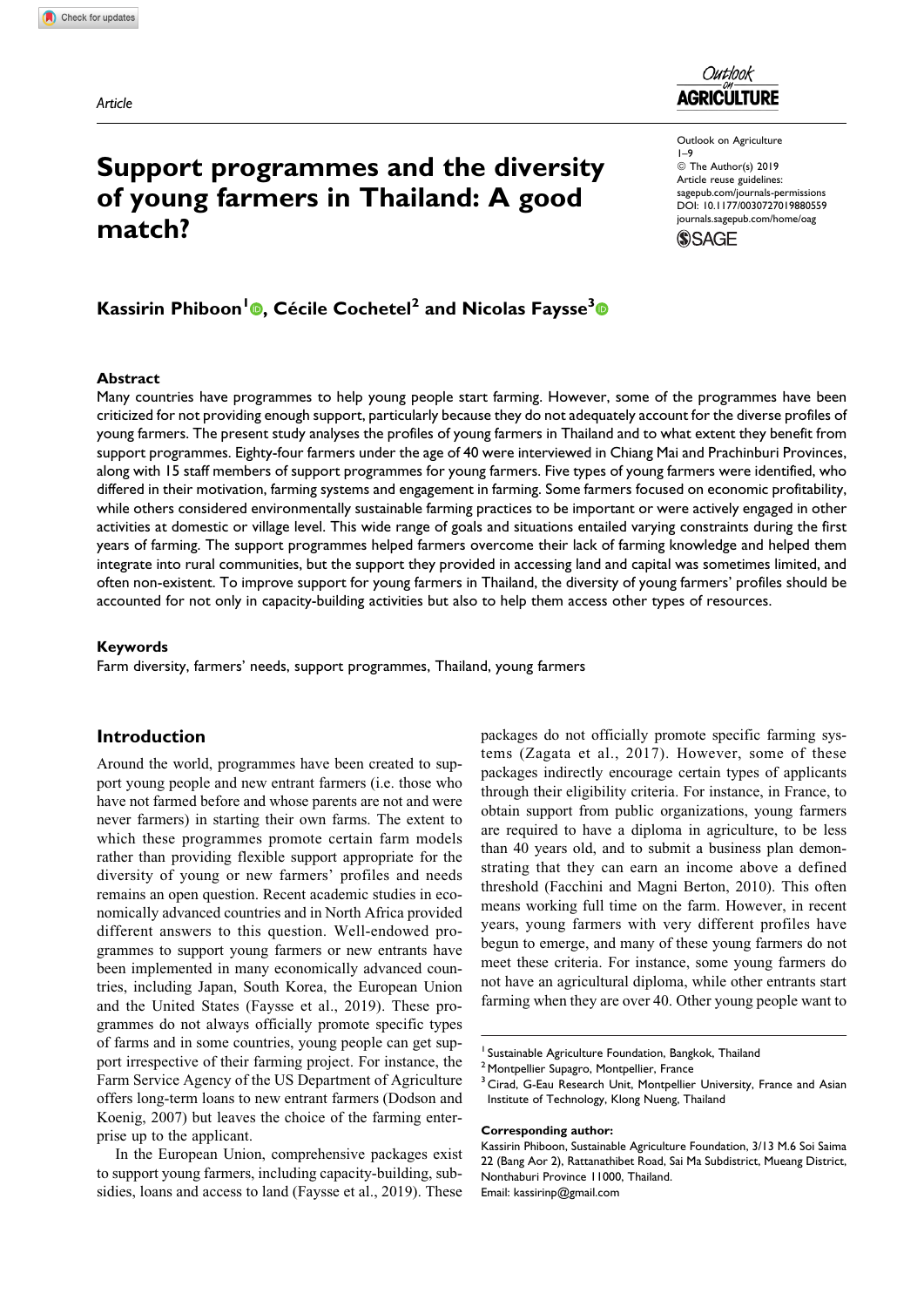start small-scale organic projects or to farm on a part-time basis, and their business plans consequently do not foresee an income above the required threshold (Ceriani-Baillif and Djouak, 2018). Accordingly, only one-third of the people who started farming in France in 2009 had access to the full support package (Rogerieux, 2011).

There have recently been several calls for more flexible and differentiated programmes in these economically advanced countries. In Japan, McGreevy et al. (2019) and Hisano et al. (2018) argued that programmes supporting young farmers should stop focusing only on the promotion of agricultural entrepreneurs and should also support others, including those who farm part-time. In the European Union, Zagata et al. (2017) reported proposals to provide stronger support to new entrants who want to start organic farming. In France, in particular, a debate has started about how to change support programmes to ensure they match the diversity of young and new entrant farmers (D'Allens and Leclair, 2015). This is the context in which some French non-governmental organizations have started supporting young farmers who do not meet the criteria required to obtain public support (Le Blanc, 2011). All these studies argue that existing programmes should pay more attention to the diversity of young farmers' profiles and needs, especially recently emerged new profiles. Moreover, the European Court of Auditors (2017) expressed concern that the main type of support provided as part of the Common Agricultural Policy (financial subsidies) did not fully meet the needs of young farmers (particularly concerning access to land and knowledge).

In North Africa, there are several public initiatives to support young farmers, some of which provide land and financial resources to young people (e.g. see Gharbi et al., 2018). These initiatives often have the same key goal: to provide a stable source of employment to young, often educated, rural people who cannot find a job in the city. However, these initiatives generally take place at the local level and on a case-by-case basis, and the match between young farmers' goals and needs and the type of support provided by public organizations depends on available support opportunities and interactions between local stakeholders (Abdellaoui et al., 2015; Bouzidi et al., 2015a). These initiatives are not based on a structured assessment of the diversity of young farmers' profiles and needs. Amichi et al. (2015) argued that most young farmers remain by and large 'invisible' to the state and find their own solutions to the problems they face when starting farming.

In newly industrialized countries in Asia, the number of young farmers has declined rapidly over at least the last two decades (Ji et al., 2017; Moya et al., 2015; Susilowati, 2014). However, the debate on how best to support young farmers started only recently and programmes to support young farmers are still in their infancy (FFTC-RDA, 2014). No studies have yet been conducted on the diversity of young farmers and how to support programmes account for diversity in the countries concerned. The decline in the involvement of young people in farming in the last 15 years has been spectacular in Thailand. According to agricultural

censuses, farm holders under the age of 45 decreased from 2.6 million to 1.4 million over the 2003–2013 period, that is, a 46% decrease. The Thai Government considers this decline to be a serious policy problem as the presence of young farmers is seen as a key to maintaining agricultural production and ensuring sufficient products are supplied to the industries that depend on them (Office of Agricultural Economics, 2017). In response, since 2008, the government has launched two major programmes to support young farmers along with several local initiatives. However, since these programmes began, the few studies focused on young farmers in Thailand (Tapanapunnitikul and Prasunpangsri, 2014) have not analysed to what extent young farmers have benefitted from state support.

The main aim of the present study was thus to identify the diversity of profiles of young farmers in Thailand and to what extent public programmes help these diverse young farmers overcome the difficulties they face when they start farming. The other aim of the study was to analyse the match between the range of different needs of young farmers and support programmes in a newly industrialized country like Thailand compared with the situation in economically advanced countries and in North Africa. The size of farms and the farming conditions differ considerably in these countries, but this does not necessarily lead to clear a priori expectations about possible differences in the match between young farmers' needs and support programmes. The questions this study intended to answer with regard to this second aim were thus: Do support programmes in Thailand promote a single or several types of farm models, based on policies that in practice exclude some emerging profiles of young farmers – as is the case in the European Union? Are Thai support programmes implemented on a case-by-case basis with no general orientations at the national level, as is the case in North Africa? Or is the way support programmes in Thailand match the needs of young farmers different from that in economically advanced countries and in North Africa? To enable our comparison, we reviewed available literature on the diversity of young farmers in these countries.

## Diversity among young farmers

Studies that analysed the diversity of young farmers in economically advanced countries and in North Africa used typologies based on their goals, how they started farming, and their modes of farming. The range of young farmers' goals has been explored mainly in economically advanced countries. In Austria, Quendler (2012) and in Japan, McGreevy et al. (2019) proposed a typology of young farmers based on criteria such as the interest they have in controlling the marketing of their produce and the extent to which they see farming as either a 'way of life' or as a profession. In Japan, for example, some young people started farming as a lifestyle choice to get away from consumerism and productivism (Hisano et al., 2018; Rosenberger, 2017). Young farmers may also decide to only farm part-time, as a complementary source of income, because neither non-farming activities nor farming activities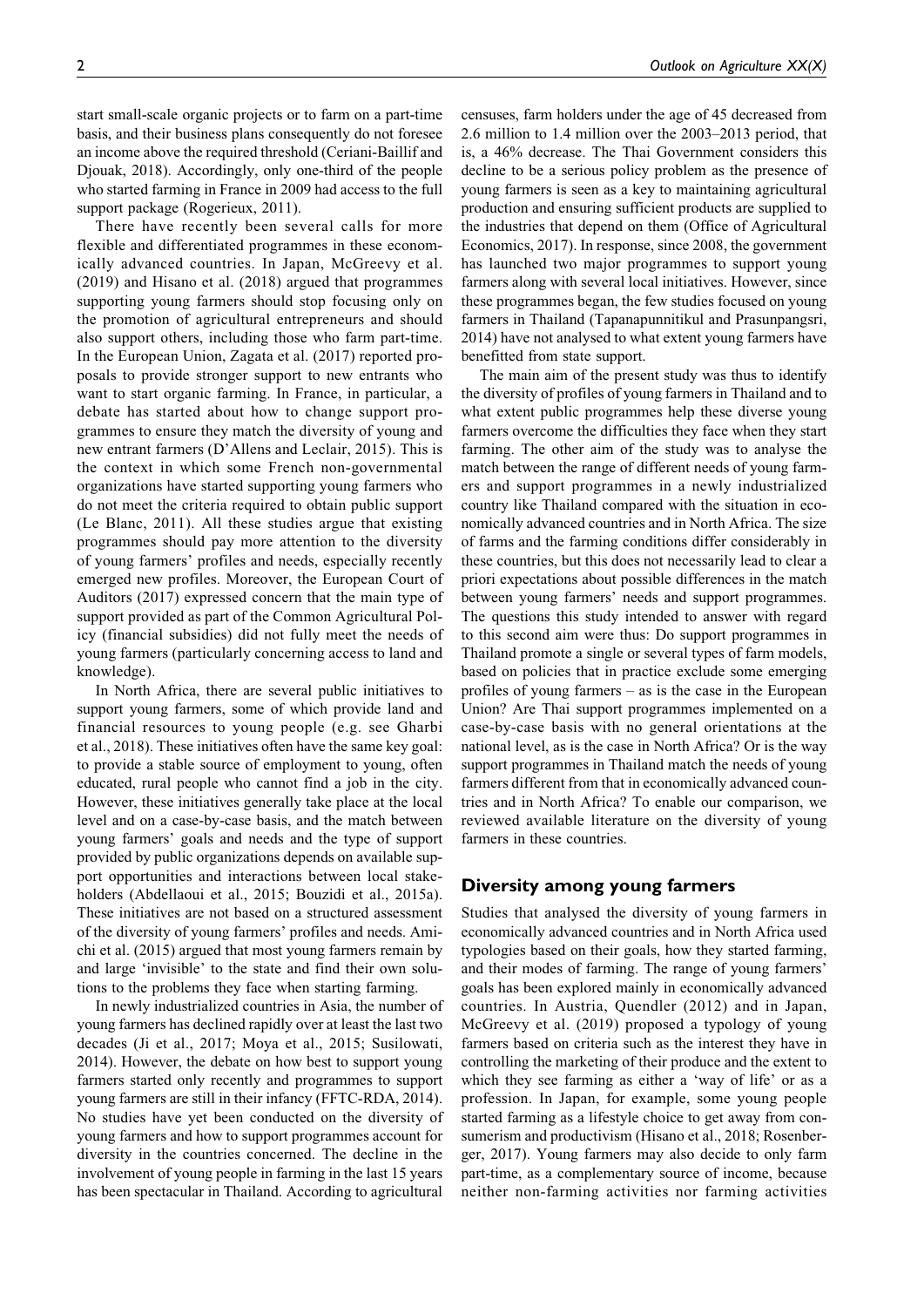provide sufficient income alone, or as a way to keep the farm in the family. Both choices have been reported in France (Ceriani-Baillif and Djouak, 2019) and in Japan (McGreevy et al., 2019). Finally, Monllor i Rico and Fuller (2016) identified a link between the origin of young farmers and their motivations. They argued that relatively more new entrant farmers in Spain and Canada aimed to develop innovative forms of farming (e.g. based on pluriactivity and multifunctionality) than young farmers who took over their parents' farm.

Concerning the different ways in which young people get started as farmers, considerable attention has been paid to how they solved the problem of access to land. Typically, they either received land from their parents, took over from a retiring farmer, rented land, obtained access to land with support from a public organization or started farming activities that do not require access to land, for example, beekeeping. These strategies have been identified in Morocco (Bouzidi et al., 2015b), Austria (Korzenszky, 2018) and Japan (McGreevy et al., 2019). Bouzidi et al. (2015a) identified three main strategies young Moroccan farmers use to become autonomous in terms of income and to find a social position in rural communities: by introducing new farm practices in the family farm, by developing a farm project and obtaining public subsidies and by becoming a leader for the rural development of the territory in which they live.

The third dimension of diversity is what van der Ploeg (2008) refers to as modes of farming. In particular, he defined an entrepreneurial mode characterized by agricultural production processes disconnected from ecosystems, specialization and dependence on markets. By contrast, the peasant mode of farming is characterized by attempts to limit off-farm agricultural inputs, diversity of production and limited engagement with markets. McGreevy et al. (2019) in Japan and Petit et al. (2018) in Morocco characterized the activities of young farmers often as blends of the entrepreneurial and peasant modes. Among these studies, none specifically addressed how diversity among young farmers affects their need for support or the most appropriate types of support that should be provided.

## Method

We created a typology to help characterize the diversity of young farmers in our two study areas based on a survey. We then identified the constraints faced by young farmers who had no support when they set up. Finally, we assessed the match between the farmers' objectives and needs and support programmes in three ways. First, we compared the orientations of the programmes with the main objectives of each category of young farmers. For each category of young farmers, we checked if the main objectives of farmers corresponded to the type of farm promoted by each programme (if they promoted any type in particular). Second, we compared the category (or categories) of farmers who, based on the previous comparison, would theoretically benefit most from a particular programme, with the categories of farmers who actually did benefit from the

programme. Third, we compared the benefits mentioned by farmers who had participated in support programmes with the main constraints faced by those who had not. In doing so, due to the small size of our sample, we could not characterize the match (or lack of a match) that specifically linked one support programme to one category of farmers. The study was conducted in Chiang Mai Province (Northern Region) and in Prachinburi Province (Central Region). These two provinces were selected as they cover the two main types of farming systems in Thailand: small diversified farms in the Northern Region and comparatively larger irrigated farms often focusing on rice production in the Central Region.

The Thai Ministry of Agriculture and Cooperatives implements two national programmes with the stated objective of providing support to young farmers: the New Farmer Development Programme managed by the Agricultural Land Reform Office and the Young Smart Farmers Programme managed by the Department of Agricultural Extension (Faysse et al., 2019). These two programmes define 'young' farmers as being aged less than 45. In Chiang Mai Province, Maejo University implements the Volunteer Return Home Programme, which also focuses on supporting young farmers. First, we interviewed 15 staff members of organizations, which implement programmes to support farmers in Chiang Mai and Prachinburi Provinces. These included the three above-mentioned programmes and other programmes, which support farmers in general: (1) three programmes supporting organic farming run by non-governmental organizations in Chiang Mai Province and (2) two programmes supporting selfsufficiency farming and rice production run by public organizations in Prachinburi Province. The interviews focused on the programmes' goals, priorities and actions.

Second, 84 young farmers, aged less than 40, were interviewed (67 in Chiang Mai Province and 17 in Prachinburi Province), 33 (40%) of the interviewees were women. The average age of the interviewees was 31. They farmed alone or with their parents, and either full- or part-time. Interviewees were deliberately selected to try to cover the diversity among young farmers, as a result, the sample is not representative. Forty-five of the interviewees were currently or had previously been involved in at least one support programme (these people were identified by the support organizations): 6 were beneficiaries of the New Farmer Development Programme, 8 benefitted from the Young Smart Farmers Programme and 11 benefitted from the Volunteer Return Home Programme. Additionally, 25 had received support from programmes, which did not specifically focus on young farmers (some young farmers benefitted from more than one programme). Thirty-nine interviewees had not been involved in any program – they were identified through village heads. Approximately, half the interviewees farmed full-time.

The interviews covered the following topics: (i) the interviewee's background (level of education, complementary income-generating activities before farming or as a parallel activity, the goals they wanted to achieve with their farm); (ii) farm characteristics (size, type of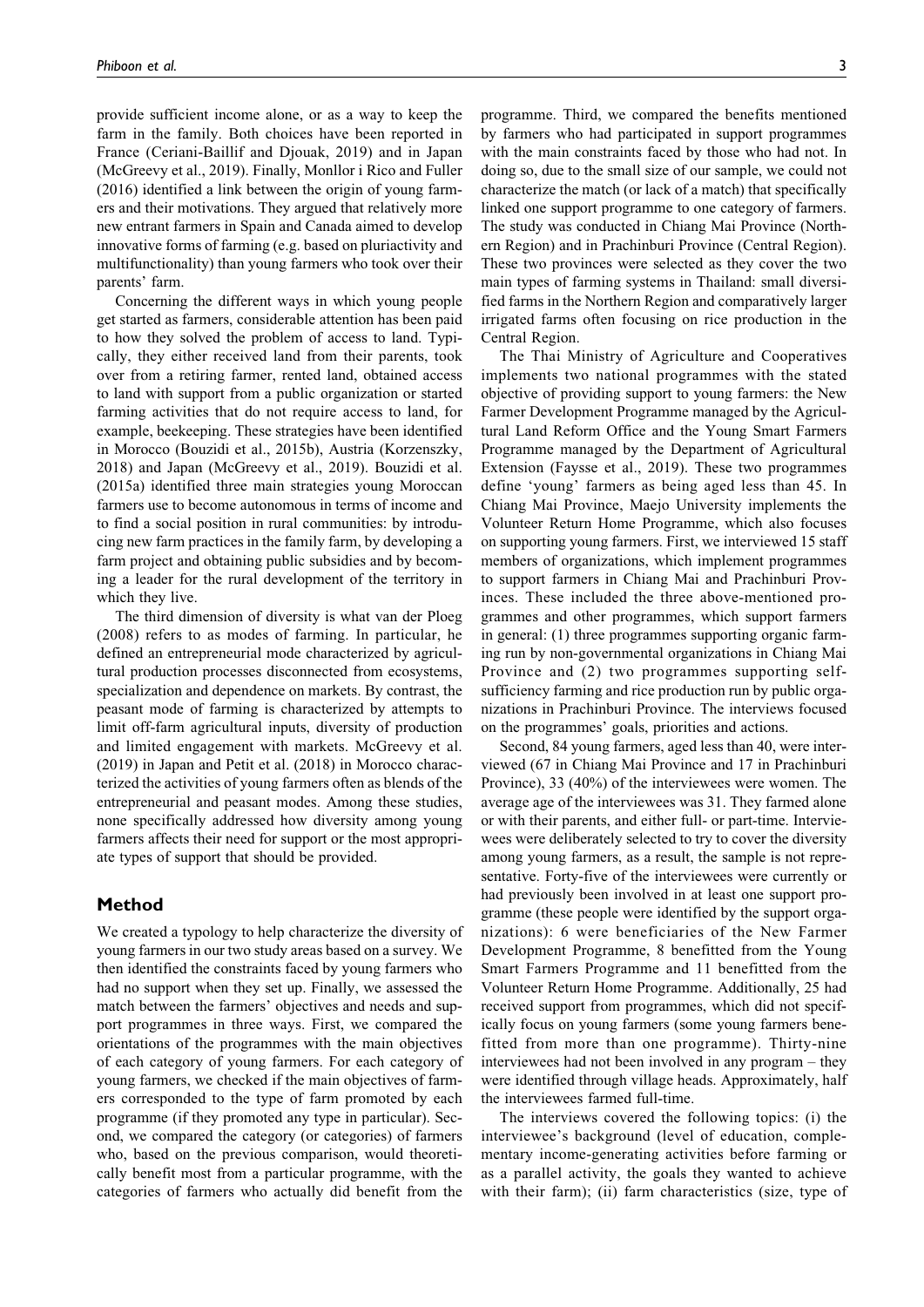

Figure 1. Criteria used to classify young farmers.

agricultural production, income generated); (iii) the main constraints faced when the interviewee started farming; and (iv) their participation in support programmes, and how they benefitted from these programmes. The interviews were held in Thai in October 2017 and in April 2019 and lasted approximately 1 h. They were recorded and then transcribed in English.

The survey showed that the 84 young farmers we interviewed took four main initiatives to set up their farms, in terms of their farming system and in terms of their involvement in non-farming activities: (1) they invested a lot of money in their farm to make it a profitable business activity, (2) they adopted environmentally friendly practices, (3) they actively engaged in non-farming activities at local level and (4) they farmed on their parents' farm but introduced new crops or farming practices. These four types of initiatives were used to classify the farmers in five categories (Figure 1). Statistical differences between categories were characterized in terms of young farmers' age, farm size and income obtained from farming using Wilcoxon tests.

# **Results**

## Typology of young farmers

Table 1 lists the characteristics of the young farmers in each category. Data on farm size and monthly income are provided only for farmers who were relatively autonomous, either because they had their own farms or because they were in charge of a specific plot or animal production in the family, and had direct control over the income from it.

Category 1 includes nine interviewees who had developed innovative farming systems and had required a high level of capital investment. For instance, they had greenhouses equipped with drip irrigation or used hydroponic techniques. They had chosen to start farming because they thought it would provide them with a good income. Seven had graduated from university with a bachelor's or master's degree and all had previous work experience outside farming. Their main sources of funding when they started farming were their own savings and bank loans. Their farming activities were fully independent of those of their parents. They planned to continue investing and to expand their farm as a business.

One category 1 interviewee was 27 years old and had graduated with a bachelor's degree in economics. After graduation, he worked for 3 years in a major agribusiness company. He decided to quit his job because he often had to travel for business and wanted to spend more time with his family. He started farming on 0.6 ha given to him by his parents. His training in economics helped him understand the market and how to write a business plan. His main agricultural activity was growing mushrooms in greenhouses. He earned a net income that he considered satisfactory (about 53,000 Baht<sup>1</sup> per month). Another interviewee in this category had started organic farming, but in contrast to the category 2 farmers described below, the main reason was because he thought it could be profitable.

Category 2 groups 27 interviewees who used environmentally friendly practices, that is, organic agriculture or chemical-free agriculture, on part of or on their whole farm. They mainly grew fruits and vegetables and sold their products through specialized channels, such as organic or chemical-free markets or through organic sales groups. For them, being an organic farmer was a desirable 'way of life' before being a business opportunity. Their main goal was to stop using any chemical inputs at all on their farm (if they had not already done so).

Category 3 includes 16 interviewees who, in addition to farming, were actively engaged in non-farming activities at home or in their villages. Nine of them had another business (e.g. a shop or a bed and breakfast), and seven were involved in processing or packaging or in a sales group, which acted as an intermediary between the villagers and the markets. They did so because they wanted to play an active role in community life and development, or because they felt that farming alone could not provide sufficient income (but in the latter case, they wanted to find a complementary income that would allow them to remain in their village). Some also tried to promote local culture and knowledge sharing among the villagers. More than half the farmers in category 3 interviewed had graduated from university and all had previous non-farming work experience.

Category 4 includes 14 interviewees whose parents were farmers, but who practised farming differently than their parents (e.g. they produced vegetables, flowers, insects for consumption, etc.). These interviewees were diversifying their farming systems because they wanted to increase their income or because they wanted to increase home consumption to reduce their cost of living. The interviewees in this category who worked with their parents sometimes had to persuade them that the new activities they wanted to undertake would be profitable. One said:

My mother mostly grows shallots, corn and pumpkins. In my opinion, the price of these crops is very unstable and we have no control over their sales price. In the first year after I returned from town and started working on the farm with my parents, I wanted to change things. In the beginning, my mother did not trust me, she said she had been farming her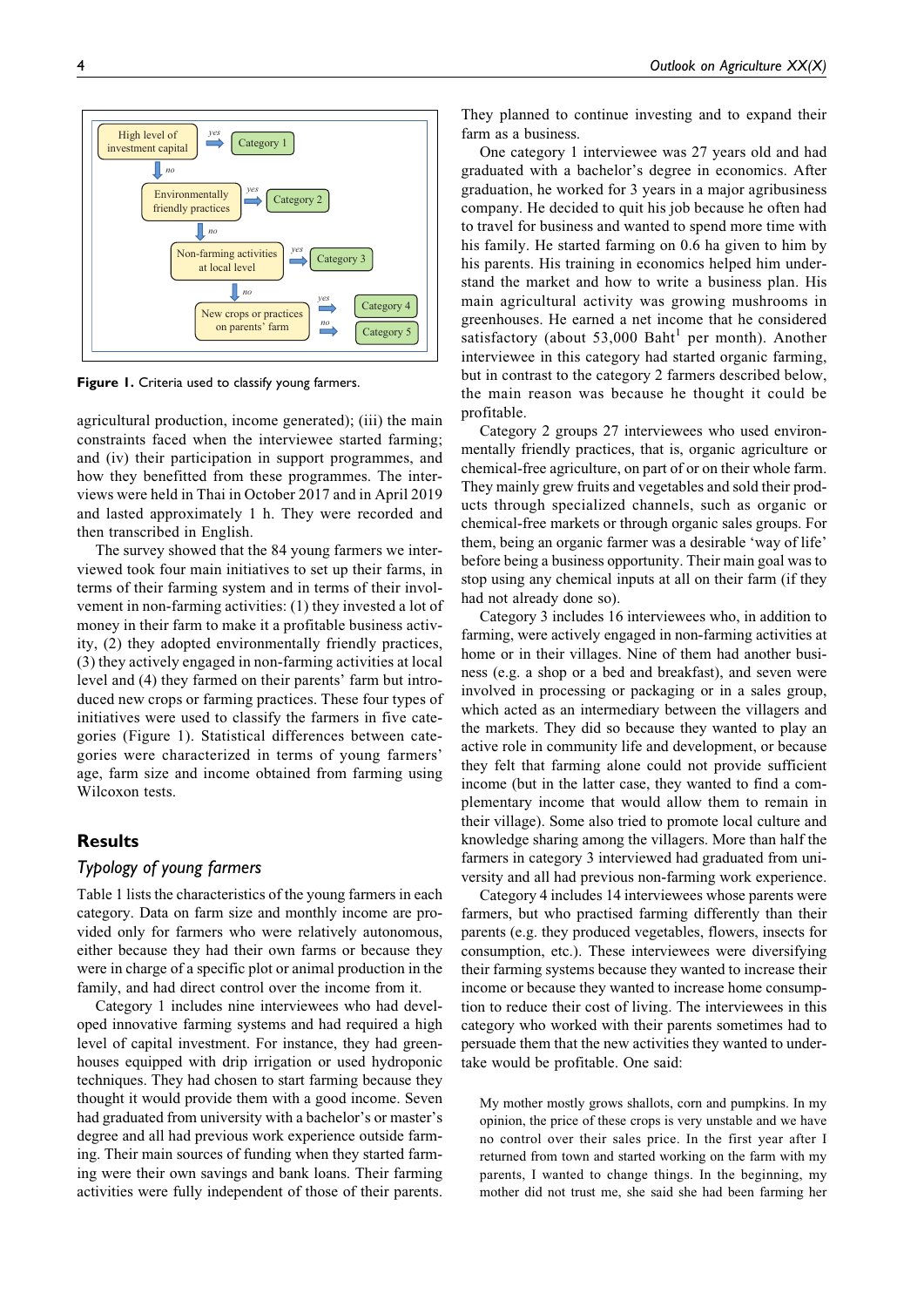| Category                                  |    | No. of<br>female<br>No. farmers | Average no. of<br>years of post-elementary<br>school education | Average<br>age (years) | Those who farm their own land<br>(alone or as part of the family farm) |                 |                                                                  |
|-------------------------------------------|----|---------------------------------|----------------------------------------------------------------|------------------------|------------------------------------------------------------------------|-----------------|------------------------------------------------------------------|
|                                           |    |                                 |                                                                |                        | No. within field size<br>the type                                      | Average<br>(ha) | Average net<br>monthly income<br>from farming (THB) <sup>a</sup> |
| 1. Business orientation                   | 9  | 2                               | 10                                                             | 33.6                   | 9                                                                      | 7.0             | 61,000                                                           |
| 2. Environmentally friendly<br>practices  | 27 | 15                              | 8                                                              | 30.6                   | 16                                                                     | 1.3             | 8800                                                             |
| 3. Multiactivity                          | 16 | 4                               | 8.4                                                            | 33.9                   | П                                                                      | $\mathsf{L}$    | 8000                                                             |
| 4. Innovative practices on family<br>farm | 14 | 4                               |                                                                | 32.2                   | 12                                                                     | $\mathsf{L}$    | 5700                                                             |
| 5. Continued on parents' farm             | 18 | 8                               | 6                                                              | 31.3                   | $\mathsf{I}$                                                           | 3.5             | 12.500                                                           |

Table 1. Characteristics of young farmers and of their farms per category.

<sup>a</sup>lnvestment required to acquire land and farm equipment were not taken into account.



Figure 2. Main problems faced by young farmers, who did not benefit from support programmes.

whole life and she knew better. Eventually, she gave me 0.16 ha of land so that I could try whatever crops I chose. This year, I started to grow soursop, rambutan, mango, coffee, and avocado.

Category 5 includes 18 interviewees whose parents were all farmers, who farmed part of the family farm and who produced the same agricultural products as their parents. They worked either with their parents, separately, or after having inherited the farm. Apart from one, they had not continued their education after secondary school. They had no plans to change their farming system. Some obtained what they considered to be sufficient income from farming, while others had another job outside their village (typically, in factories).

The groups differed quantitatively in two ways. First, categories 1, 2 and 3 farmers had an average of 8.5 years of education, which was significantly higher than categories 4 and 5 farmers, who had an average of 6.3 years ( $p < 0.01$ ; Wilcoxon test). Second, category 1 farmers farmed significantly more land ( $p \le 0.05$ ) and earned a significantly higher average income than the farmers in the other categories who farmed their own land ( $p < 0.001$ ).

#### Initial challenges

The 39 interviewees who had not received any support mentioned various problems when they started farming (Figure 2), mainly marketing problems. They considered they did not get fair prices and had difficulty finding alternative marketing channels. They also mentioned financial problems (e.g. difficult access to credit) and problems with agricultural production (e.g. unexpectedly low yields, for instance, due to insufficient farming skills or natural hazards). Access to land was not mentioned as a major concern by the interviewees. Among the 84 interviewees, 26 worked with their parents and did not farm independently. Forty-eight obtained land from their parents: they worked on that land, possibly renting land as well, but some continued to work on family land at the same time. Nine farmers rented in all the land they farmed. They rented from relatives and neighbours and did not worry that their rental contracts would not be renewed. The other seven had purchased land or obtained it from development organizations. All these young people thought they had secured access to at least part of the land they farmed.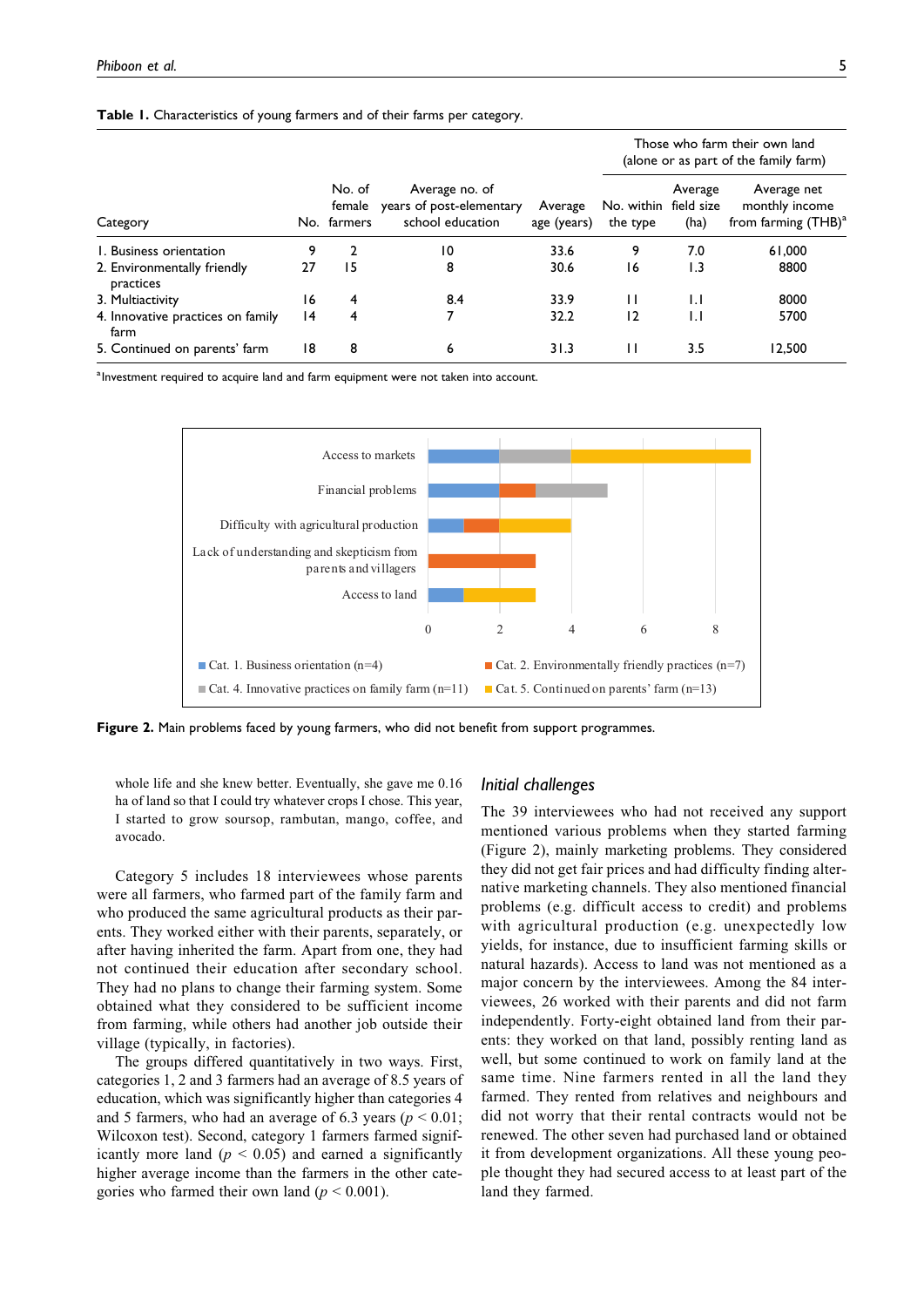Among the 39 interviewees who had not received any support, the four farmers in category 3 did not report any problems. They had taken time to prepare their installation and had an income from non-farming activities. Some of the category 2 farmers faced scepticism from parents and villagers when they innovated. For instance, a category 2 farmer said: 'I started organic farming mainly for health reasons since my parents use a lot of agrochemicals, but my parents couldn't understand why I had chosen organic farming which requires a lot of work. After 2 years, I proved I could make a living from farming. Some villagers still look down on me for being an organic farmer, but I don't care because I believe organic farming is the right way to have a better life'.

#### Support programmes

The New Farmer Development Programme was launched in 2008 (Faysse et al., 2019). This programme provides young farmers with training and sometimes access to small plots. In the two provinces we surveyed, few beneficiaries had received plots because limited land was available for distribution. In Chiang Mai Province, the programme allocated land to only 21 farmers between 2008 and 2016, and each farmer received on average 0.3 ha. Many of the plots distributed were in remote areas and the soil was of poor quality, access to the plots by road was difficult and no irrigation water was available. Seven farmers benefitted from the programme in Prachinburi Province between 2008 and 2012 and obtained an average of 0.7 ha, after which no more land was available for distribution. The other national programme is Young Smart Farmers, which provides training and networking to young farmers who are already established, and promotes entrepreneurship (Faysse et al., 2019).

In addition to these two national programmes, the Volunteer Return Home Programme run by Maejo University in Chiang Mai Province promotes organic farming among young people. The programme wants the young farmers it trains to also become 'social entrepreneurs' and plays an active role in the development of their community. Approximately 15 young farmers are trained every year. Programme beneficiaries receive training in organic farming, food processing and marketing, and on leadership over a period of 6 months. The beneficiaries start farming on land provided by their parents. They receive financial support (6720 Baht per month) for 3 years. The first several cohorts failed due to their neighbours' lack of understanding and scepticism. For this reason, the programme later began to promote networking between young farmers and better social insertion.

Interviewees also received support from a wide range of programmes, which did not specifically target young farmers. These programmes mainly provided training in agricultural production, sustainable farming practices and farm management. Various programmes trained farmers in organic farming practices. In Chiang Mai Province, such programmes were implemented by the Ministry of Agriculture and Cooperatives, the Provincial Public Health Office and by local non-governmental organizations.

The support programmes catered to some extent to the wide range of farmers' objectives in terms of capacity building. The Young Smart Farmers Programme supported young farmers who prioritized profitability. This corresponds to individuals in category 1 and to a lesser extent in categories 4 and 5. Several programmes provided training in environmentally sustainable farming practices. This matched the orientation of category 2 farmers. Finally, the Volunteer Return Home Programme's training of 'social entrepreneurs' addressed the ambitions of category 3 farmers. However, even though the diversity of young farmers' profiles was broadly covered, the organizations that promoted each support programme did not explicitly acknowledge the wide range of goals envisaged by young farmers. Rather, the organizations pursued their own objectives and promoted their own vision of what young farmers should be doing (e.g. being an entrepreneur or a leader for local development or an organic farmer). The attention they paid to the objectives expressed by the young farmers was limited. As a consequence, there was not always a 'good match' between the objectives of each category of young farmers and the programmes. Only one of the 11 beneficiaries of the Volunteer Return Home programme was in category 3, and only half the eight beneficiaries of the Young Smart Farmer programme were in categories 1, 4 or 5.

Farmers who participated in support programmes underlined the benefits of capacity building and networking (Figure 3). However, support programmes provided limited support in overcoming the main constraints faced by young farmers in the beginning, that is, access to markets, financial problems and difficulty with agricultural production. The Volunteer Return Home programme, however, did offer support to help young farmers deal with the lack of understanding and scepticism shown by parents and villagers.

The match between farmers' objectives and needs on the one hand, and what programmes offered to their participants on the other, appeared limited. This explains why 26 young farmers among the 39 who had not participated in any programme said they had not participated because the programmes they knew about were not useful (the 13 others did not participate because they were not aware of the programmes).

#### **Discussion**

## Similar farm orientations but differing views of the key constraints

The typology of young farmers proposed here shares some similarities with those identified in studies of young farmers in economically advanced countries and in North Africa. Category 1 interviewees shared some traits of the entrepreneurial mode of farming described by van der Ploeg (2008), including deep involvement with markets. However, they also diverged from the archetype in that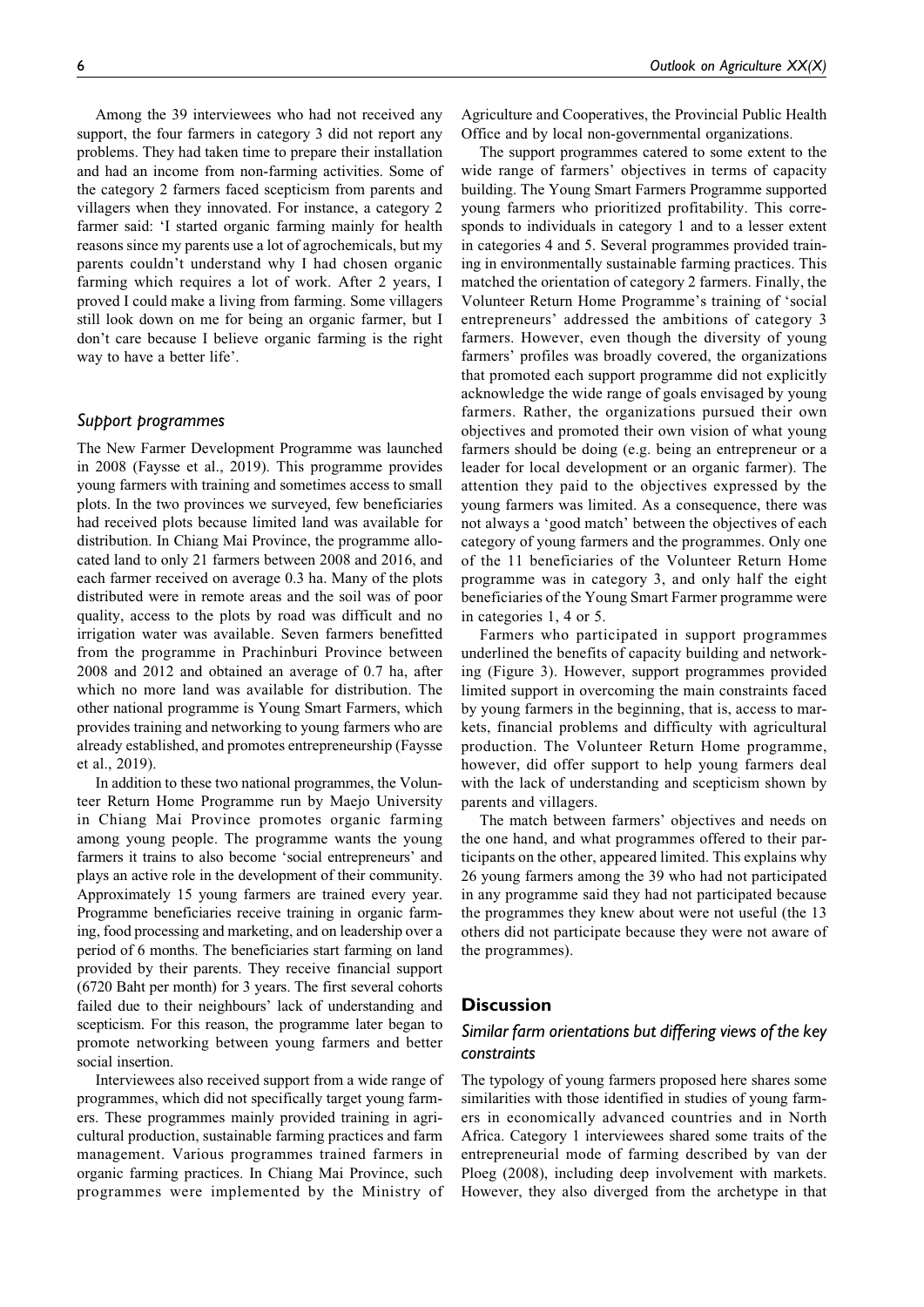

Figure 3. Main benefits mentioned by interviewees, who participated in support programmes.

they often produced a variety of products. Their mindsets corresponded better to the definition of entrepreneurs proposed by Pindado et al. (2018), which focuses on the importance of business opportunities. Farmers in category 2 practised the peasant mode of farming, as defined by van der Ploeg (2008), in that they aimed to limit their dependence on markets and to use on-farm resources as much as possible. Finally, farmers in category 3 resemble those identified in Morocco by Bouzidi et al. (2015a), who aim to play an active role in the development of their communities.

The similarity between farmers' profiles did not lead to the same way of viewing the key problems occurring when the farmers set up their farm. First, the young farmers we interviewed did not consider access to land to be a major problem. This differentiates them markedly from young farmers in some parts of North Africa (Bouzidi et al., 2015b) and in Europe (Simpachová Pechrová et al., 2018; Zondag et al., 2015). This said, 33% of the Thai agriculture students interviewed by Filloux et al. (2019) did say that acquiring land was a major constraint to starting farming. Similarly, 64% of young rural people from Prachinburi Province interviewed by Ruiz Salvago et al. (2019) considered that they would need support to access land to be able to start the kind of farm that they would be willing to run. Thus, the assessment made by the farmers interviewed in the present study does not mean that accessing land is not an issue in the provinces we surveyed, rather, the farmers we interviewed had only considered starting farming once they knew how to deal with the problem of accessing land. By contrast, many young farmers in North Africa and Europe start farming even though they have not fully solved the land access problem, either the size of the farm or the conditions controlling access to land (e.g. security of land rent).

Second, young farmers in the present study identified access to market, financial problems and difficulty with agricultural production as the key problems they faced when they started farming. In the survey of young farmers of the European Union by Zondag et al. (2010), young

farmers mentioned financial problems as a key constraint, but not access to markets, and mentioned problems related to agricultural production only indirectly. Young European farmers generally considered that improving their farming and marketing skills was important, but they felt they were able to deal with this issue themselves, in contrast to the land issue.

# Specific challenges in matching support programmes and farmers' needs

The match between the profiles and needs of young farmers and support programmes in Thailand appears to be quite specific compared to that in economically advanced countries and in North Africa. It applies to the structure of the programmes, the farm types they favour, and the support actually provided. At least some of the support for young farmers in Thailand are supplied within the framework of nationwide programmes, which have official objectives. This contrasts with North Africa where programmes to support young farmers are often developed locally on a case-by-case basis.

These public programmes provide a wide range of capacity building activities which, on paper, match the needs of the various categories of young farmers. No official choice has been made in terms of supporting one type of farm rather than another one. The programmes particularly support farm models aimed at high profitability alongside others based on a self-sufficiency approach. This reflects the increasingly dual view that public policies have of the farms in Thailand (Faysse, 2017). The choice made in Thailand contrasts with the situation in the European Union and in Japan, where public programmes have been criticized for mainly promoting farm models focused on profitability (D'Allens and Leclair, 2015; McGreevy et al., 2019). However, several development projects in North Africa (Ftouhi et al., 2015; Gharbi et al., 2018) and European Union policies designed to support young farmers provide wide-ranging support, which often includes support to access land and capital as well as capacity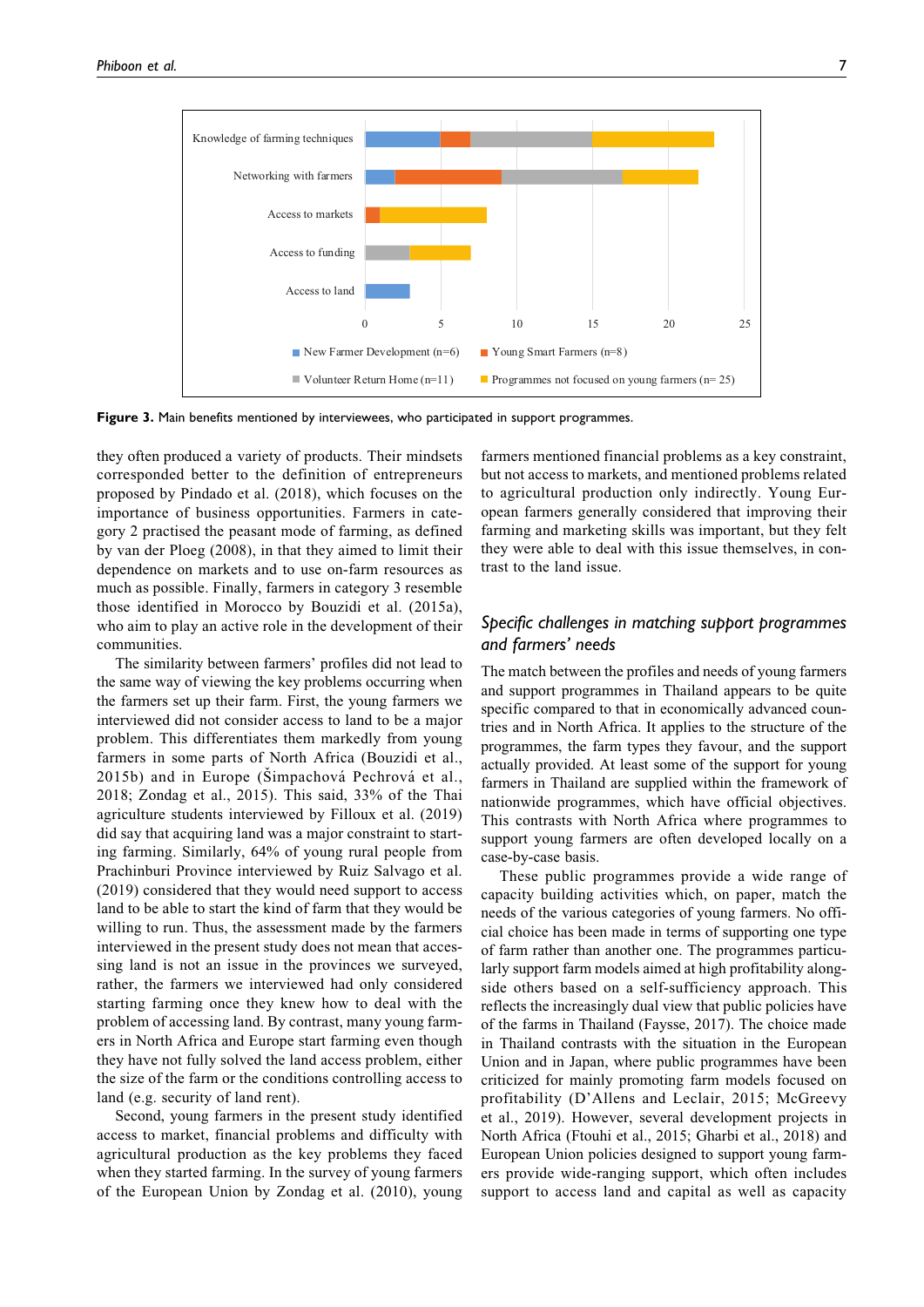building. By contrast, in Thailand, the support provided to access land and capital is generally very limited.

## Conclusion

The goals of young farmers in two provinces of Thailand for their farms were varied. Thus, despite the marked decrease in the number of young farmers in Thailand, the range of development trajectories of the young people who decide to farm appeared to be quite wide. This can be a major asset for the future of the agricultural sector in Thailand. However, the match between farmers' objectives and needs and support programmes appears far from perfect, because many of their beneficiaries did not have same goals as the goal promoted by the support programmes and because support was generally not sufficient to help farmers address key constraints such as access to capital and marketing.

Finally, the challenges to supporting young farmers in Thailand are not so much tied to acknowledging the diversity of their profiles and needs (as argued in the European Union and in Japan). Rather, the challenges are providing more support so the young people can access the resources they need to start farming and giving them more leeway in to choose the support programme that best suits their own objectives. More generally, if newly industrialized countries in Asia wish to implement programmes to support young farmers, they will need to ensure the types of farms the state wants to promote (as part of its vision of the future of the agriculture sector) are the types of farms that young people want to run.

#### Acknowledgement

We thank the organisations which provided us with information on their programmes and on young farmers, especially the Sustainable Agriculture Foundation, Maejo University, the Department of Agricultural Extension, and the Agriculture Land Reform Office. The text benefitted from suggestions from Jim Sumberg.

#### Declaration of conflicting interests

The author(s) declared no potential conflicts of interest with respect to the research, authorship, and/or publication of this article.

#### Funding

The authors disclosed receipt of the following financial support for the research, authorship, and/or publication of this article: This work was supported by the Agence Nationale de la Recherche (French National Agency for Research) as part of the DOUBT project.

## ORCID iD

Kassirin Phiboon D<https://orcid.org/0000-0001-8428-2049> Nicolas Faysse <https://orcid.org/0000-0002-5683-8473>

#### **Note**

1. In December 2018, 1 USD =  $32.8$  Thai Baht (THB).

#### **References**

- Abdellaoui EH, Kadiri Z, Kuper M, et al. (2015) Composer avec l'État: voies d'engagement des jeunes diplômés dans l'agriculture au Maroc. Cahiers Agricultures 24(6): 356–362.
- Amichi H, Kadiri Z, Bouarfa S, et al. (2015) Une génération en quête d'opportunités et de reconnaissance: les jeunes ruraux et leurs trajectoires innovantes dans l'agriculture irriguée au Maghreb. Cahiers Agricultures 24(6): 323–329.
- Bouzidi Z, Kuper M, Faysse N, et al. (2015a) Mobiliser des ressources techniques et sociales pour s' installer: stratégies des jeunes ruraux au Maroc. Cahiers Agricultures 24(6): 420–427.
- Bouzidi Z, Faysse N, Kuper M, et al. (2015b) Les projets des jeunes ruraux: des stratégies diversifiées pour accéder au foncier et obtenir l'appui de l'État. Alternatives Rurales special issue on young farmers: 13–24.
- Ceriani-Baillif C and Djouak A (2018) Les motivations des agriculteurs pluriactifs du Nord-Pas-de-Calais. Mondes en développement 182(2): 115–130.
- D'Allens G and Leclair L (2015) Prendre la clef des champs. quelles visées politiques à l'installation paysanne? Mouvements 84(4): 15–23.
- Dodson CB and Koenig SR (2007) Facilitating beginning farmers purchase of Farmland. Journal of the ASFMRA 2007: 72–84.
- European Court of Auditors (2017) EU support to young farmers should be better targeted to foster effective generational renewal. Report no. 10/2017, Luxembourg: European Union.
- Facchini F and Magni Berton R (2010) Politiques publiques d'installation et célibat des agriculteurs. Politique et sociétés 29(2): 47–64.
- Faysse N (2017) Dwindling or thriving? Making sense of the diversity of agricultural and rural dynamics in Thailand. NIDA Development Journal 57(4): 1–14.
- Faysse N, Kassirin P and Filloux T (2019) Public policy to support young farmers in Thailand.
- FFTC-RDA (Food and Fertilizer Technology Center for the Asian and Pacific Region - Rural Development Administration) (2014) Proceeding of the International Seminar on Enhanced Entry of Young Generation into Farming. Jeonju, South Korea, 21–23 October.
- Ftouhi H, Hadioui M, Hdidi K, et al. (2015) L'implication des jeunes ruraux dans les projets de développement dans la préfecture de Meknès et la province d'El Hajeb. Alternatives Rurales special issue on young farmers: 25–36.
- Filloux T, Faysse N and Pintobtang P (2019) The long road to becoming a farmer: Thai agricultural students' plans.
- Gharbi I, Elloumi M, Jamin JY, et al. (2018) L'attribution de terres domaniales irriguées aux jeunes ruraux en Tunisie: création d'emplois durables ou mise en place d'exploitations non viables? Cahiers Agricultures 27(4): 9.
- Hisano S, Akitsu M and McGreevy SR (2018) Revitalising rurality under the neoliberal transformation of agriculture: experiences of re-agrarianisation in Japan. Journal of Rural Studies 61: 290–301.
- Ji Y, Hu X, Zhu J, et al. (2017) Demographic change and its impact on farmers' field production decisions. China Economic Review 43: 64–71.